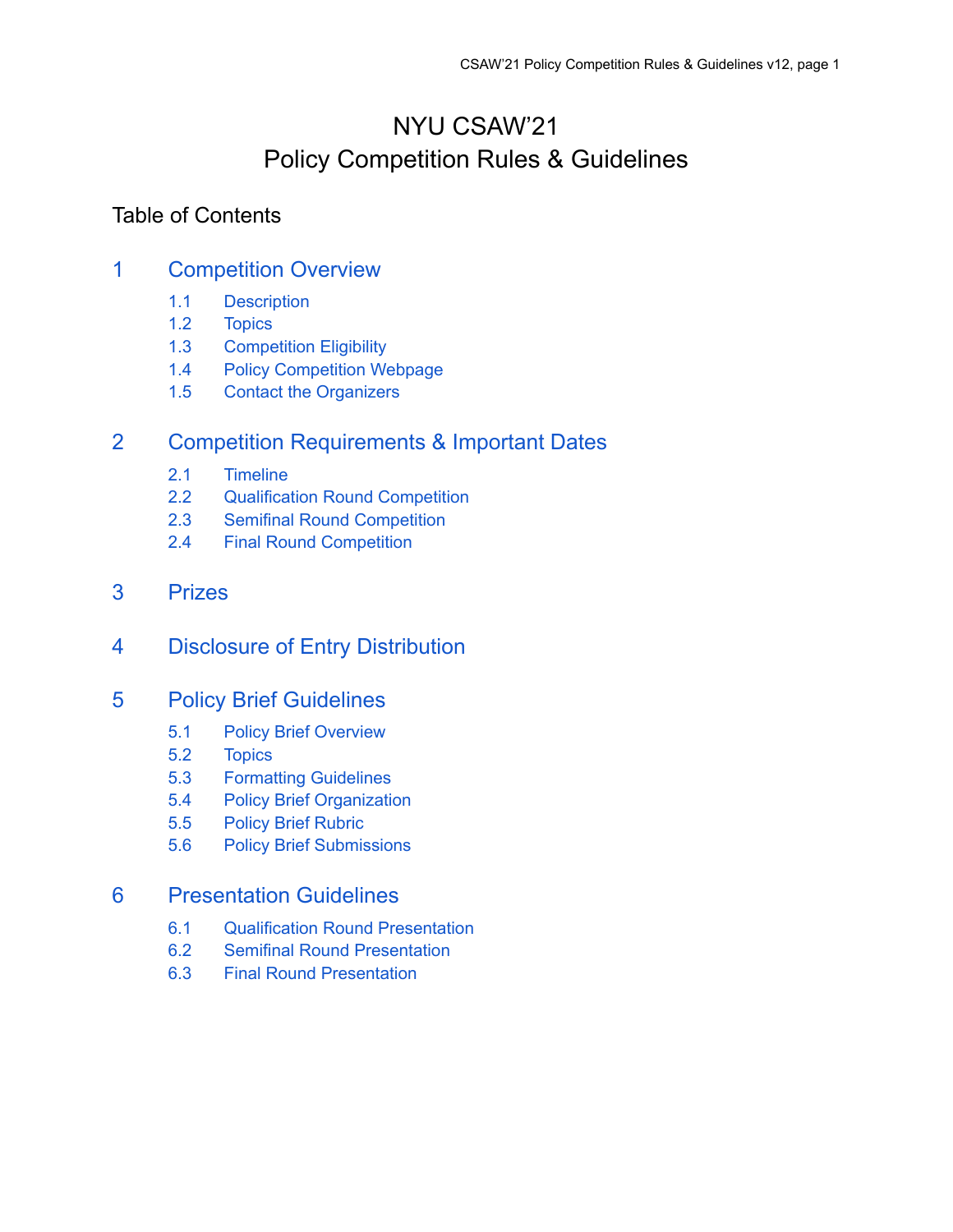- <span id="page-1-3"></span>7 Naming [Conventions](#page-1-3)
- <span id="page-1-4"></span>8 [Workshops](#page-1-4)
- <span id="page-1-5"></span>9 Use of [Personal](#page-1-5) Data
- 10 Version [Updates](#page-12-0)

# <span id="page-1-0"></span>1 Competition Overview

### <span id="page-1-1"></span>1.1 Description

The NYU [Center](https://www.sps.nyu.edu/homepage/academics/divisions-and-departments/center-for-global-affairs.html) for Global Affairs and the NYU Center for [Cybersecurity](https://cyber.nyu.edu/) are proud to present the CSAW'21 Policy Competition. CSAW is the most comprehensive student-run cybersecurity event in the world, featuring international competitions, workshops, and industry events. The Policy Competition encourages students, academics, and professionals to challenge the status quo and impact the cyber-policy industry by presenting their ideas to leaders within the field. Students from various educational backgrounds who are interested in the nexus of policy and emerging technological issues are invited to think critically about major cybersecurity policy issues affecting society.

#### <span id="page-1-2"></span>1.2 Topics

In 2021, the Policy Competition will focus on two topics:

Topic 1: Ransomware Sub-topic A: Attacks on Critical Infrastructure Sub-topic B: Payment Policies for Ransomware Attacks

Topic 2: Cyber Attributions Sub-topic A: Public Sector Attributions Sub-topic B: Private Sector Attributions

Background papers that outline the parameters of each topic and sub-topic will be posted on [csaw.io/policy](https://www.csaw.io/policy) on 2 September 2021. It is expected that teams will follow all instructions and parameters on the background papers to guide research and inform the contents of their policy briefs and presentations.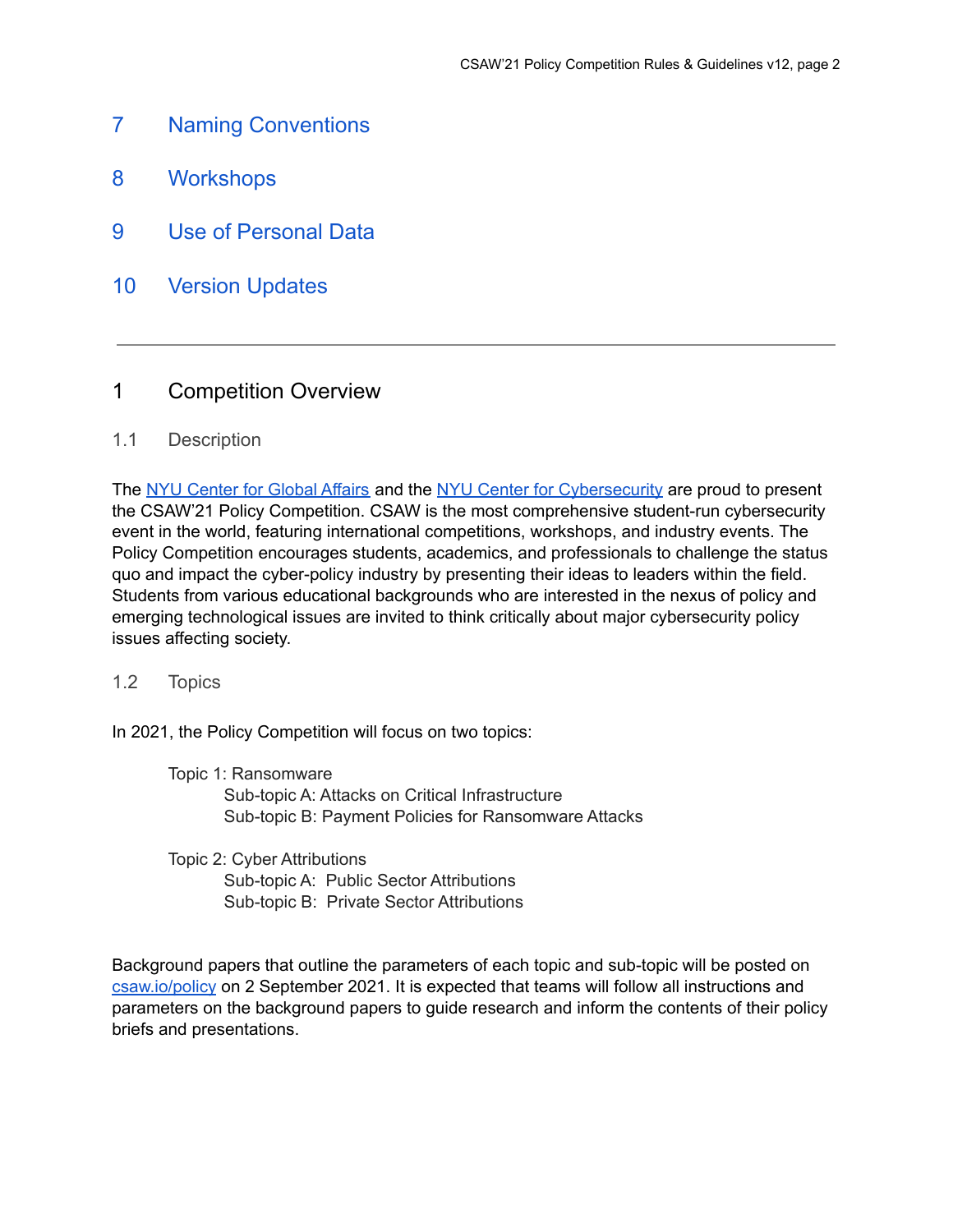#### <span id="page-2-0"></span>1.3 Competition Eligibility

- Competitors must be students enrolled in an undergraduate or graduate degree program as of 6 September 2021.
- Students may attend any accredited university from around the world.
- Students are not required to be part of the same institution, program, or educational field to participate. Interdisciplinary collaboration is encouraged.
- Teams of two (2) or three (3) students are required.
- Students will be required to submit enrollment documentation to confirm their student status before being confirmed for the Semifinal round.
- <span id="page-2-1"></span>1.4 Policy Competition Webpage

The Policy Competition webpage can be accessed here: [csaw.io/policy](https://www.csaw.io/policy)

<span id="page-2-2"></span>1.5 Contact the Organizers

The Policy Competition Committee is organized by students at New York University, and advised by Dr. Pano Yannakogeorgos at the NYU Center for Global Affairs.

Please direct your inquiries to **[csaw-policy@nyu.edu.](mailto:csaw-policy@nyu.edu)** 

# <span id="page-2-3"></span>2 Competition Requirements & Important Dates

The Policy Competition occurs over 3 rounds, from mid- September through early November 2021. Requirements and deadlines for each round are detailed below.

#### <span id="page-2-4"></span>2.1 Timeline

All times are listed in Eastern Time. Please find a timezone converter [here](https://www.timeanddate.com/worldclock/meeting.html).

| 23 July 2021             | Policy brief and presentation rubrics posted                                      |
|--------------------------|-----------------------------------------------------------------------------------|
| 2 September              | Background papers posted                                                          |
| 27 September 2021        | Team registration deadline extension                                              |
| 30 September 2021, 23:59 | Presentation scheduling deadline & Team Number<br>distributed to registered teams |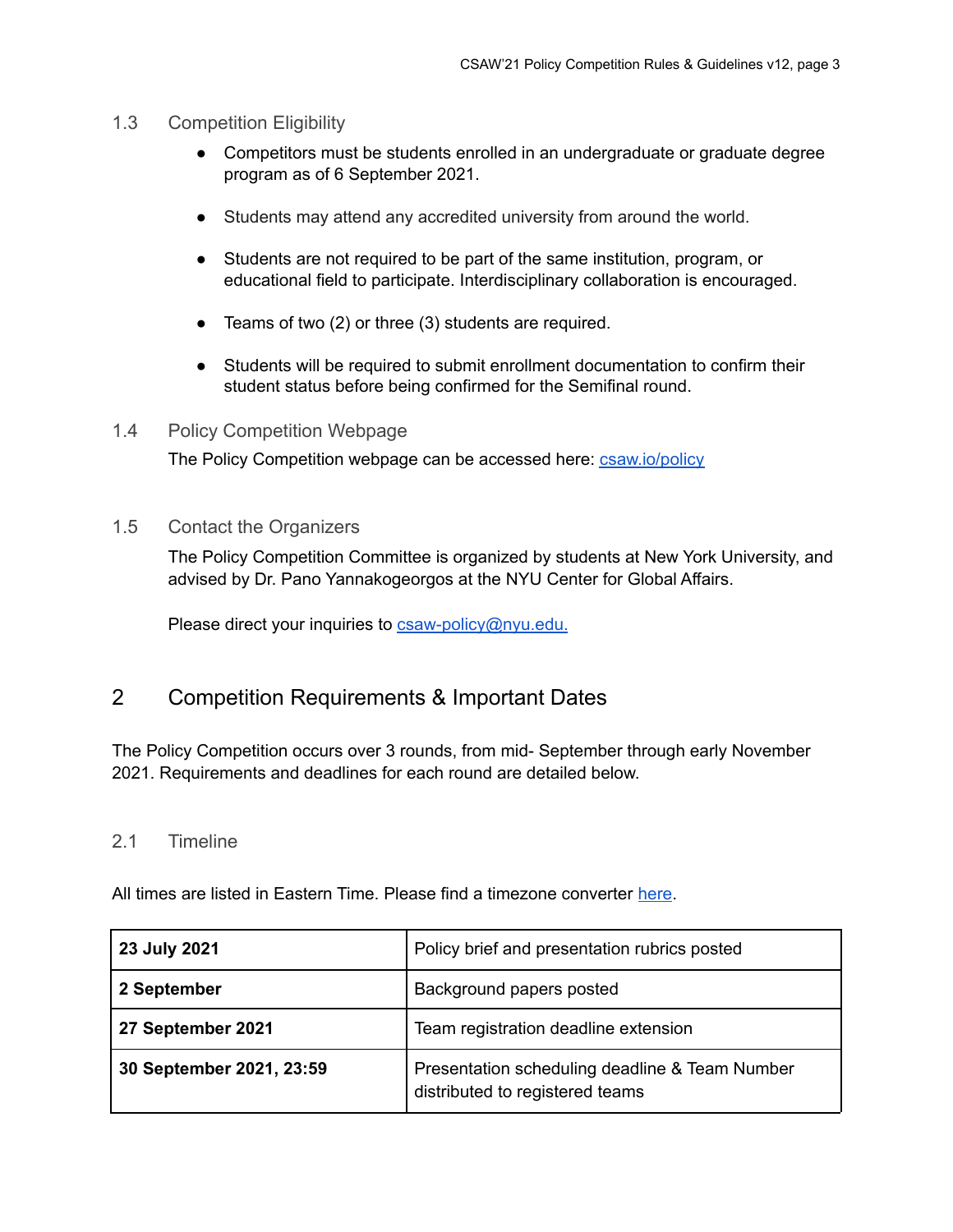| 3 October 2021, 23:59             | Policy brief submission deadline                                   |
|-----------------------------------|--------------------------------------------------------------------|
| 4 October 2021, 23:59             | Presentation deck submission deadline                              |
| 5 October - 9 October 2021        | Qualification round presentations                                  |
| <b>15 October 2021</b>            | Semifinal round notification with presentation and brief<br>scores |
| <b>22 October 2021</b>            | Semifinal round presentation scheduling completed                  |
| 8 November 2021, 23:59            | Semifinal round updated policy brief submission<br>deadline        |
| 8 November 2021, 23:59            | Semifinal round updated presentation deck submission<br>deadline   |
| 10 November 2021, to be scheduled | Semifinal round presentations (virtual)                            |
| 10 November 2021, 20:00           | Final round notification & presentation scheduling                 |
| 12 November 2021, 07:00           | Final round updated presentation deck submission<br>deadline       |
| 12 November 2021, to be scheduled | Final round presentations (virtual)                                |
| 12 November 2021, to be scheduled | Policy Competition award ceremony (virtual)                        |

# <span id="page-3-0"></span>2.2 Qualification Round Competition

The Qualification round of the competition has five (5) required components:

### **Team Registration**

- Registration Deadline: Extended until 27 September 2021, 23:59 PM EDT
- Policy Registration form [here](https://forms.gle/76r3FmTtUQ122U739)
- There is no registration fee
- By 28 September, teams will be provided with a "team number" to be included in all submissions for the competition. See section 7.

### **Presentation Scheduling with Organizing Committee**

- **●** Starting 28 September, the Policy committee will email registered teams to schedule Qualification round presentations.
- **●** Scheduling Deadline: teams must be scheduled by Thursday, 30 September 2021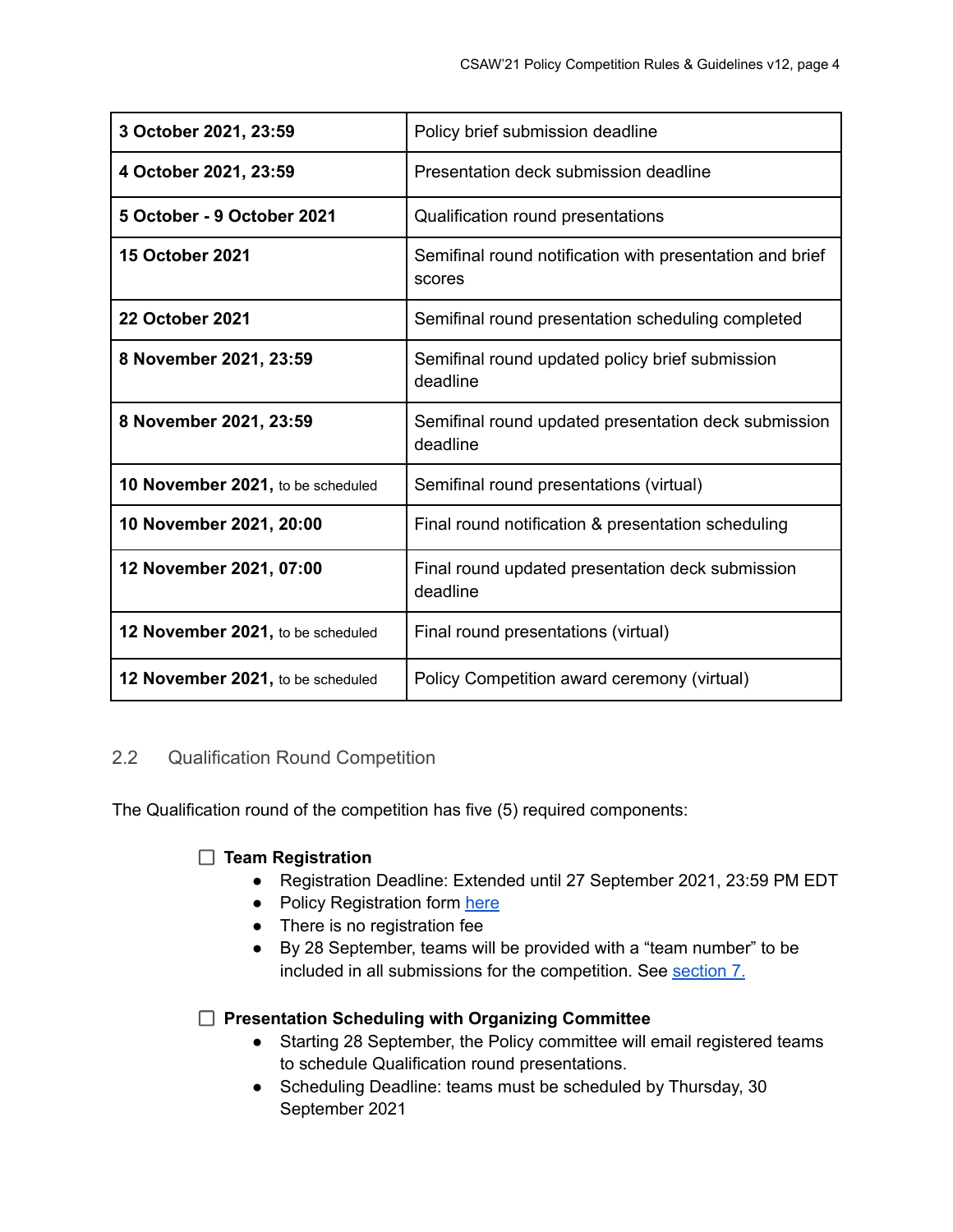## **Policy Brief Submission**

- **●** Submission Deadline: Sunday, 3 October 2021, 23:59 PM EDT
- Please see [section](#page-6-1) 5 for policy brief guidelines.

# **Presentation Slide Deck**

- Submission Deadline: Monday, 4 October 2021, 23:59 PM EDT
- The presentation deck that teams will use during their virtual presentation must be submitted in advance so that all teams have equal time to prepare the brief and the presentation.

# **Virtual Presentation**

- Presentations are expected to occur from 5 October 9 October 2021
- Depending on the number of submissions, presentations may be extended until 13 October.
- Please see [section](#page-9-0) 6 for presentation guidelines.

### <span id="page-4-0"></span>2.3 Semifinal Round Competition

- **2.3.2 Semifinalist Determination & Notification**
	- Teams participating in the Qualification Round will be scored according to the grading rubrics established for the competition.
		- $\circ$  Please see [section](#page-10-1) 5.5 and section 6.2.3 for the grading rubrics.
		- Scores will be provided back to teams advancing to the Semifinal round as well as to non-advancing teams.
	- The top ten (10) teams with the highest overall scores will be selected to participate in the Semifinal round competition.
	- Team Notification: by Friday, 15 October 2021

All teams will be notified as to whether they have advanced to the Semifinal round by 15 October 2021, via email. Students will be required to submit enrollment documentation to confirm their student status before being confirmed for the Semifinal round.

### **2.3.3 Semifinal Round Date & Location**

- Wednesday, 10 November 2021
- Virtual presentations on the Zoom

The Semifinal round will take place on Wednesday, 10 November, on the first day of the CSAW'21 Cybersecurity Games & Conference. These will be private presentations with judges.

**2.3.4 Semifinal Round Requirements**

The Semifinal round of the competition has three (3) required components: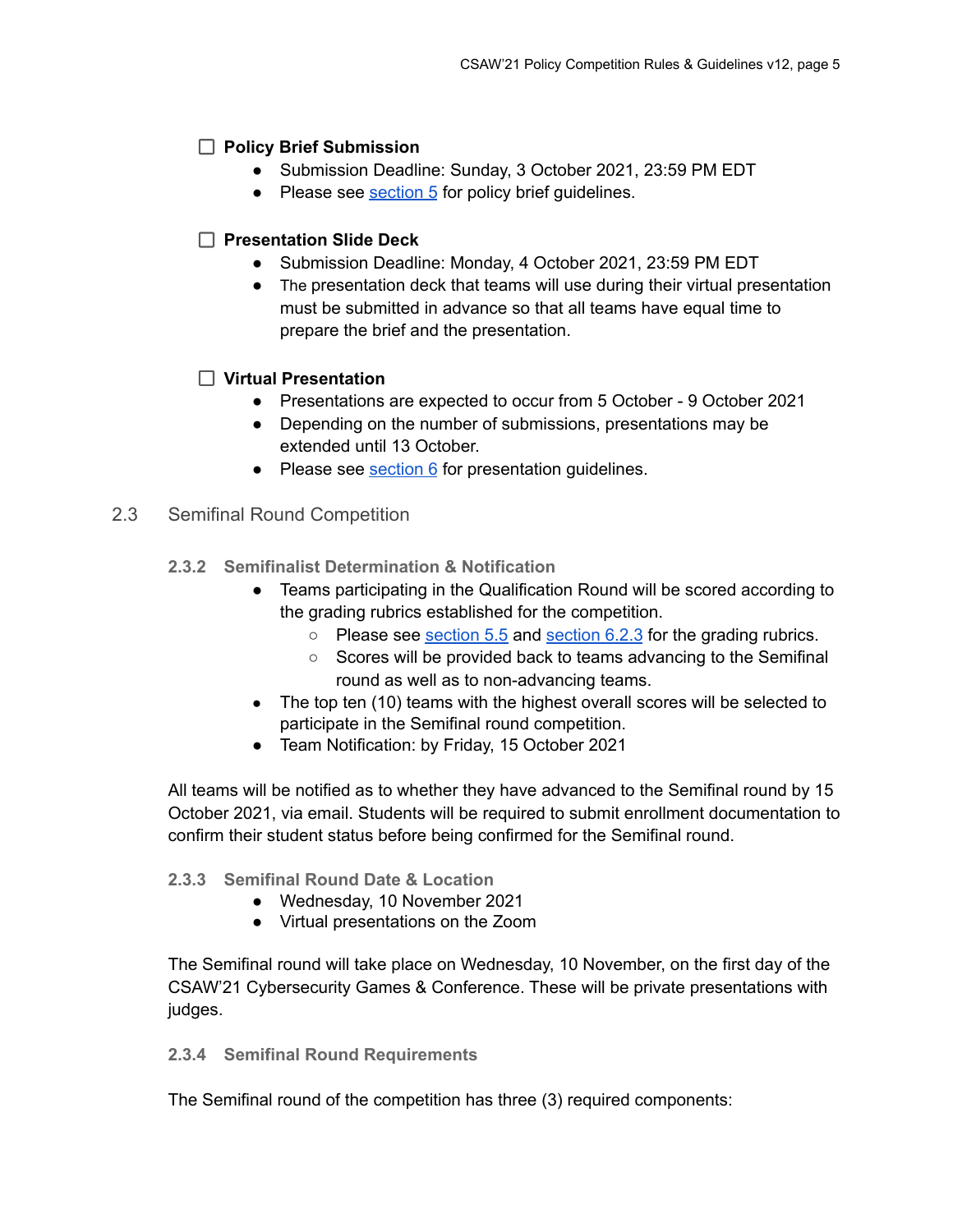# **Updated Policy Brief**

- Submission Deadline: Tuesday, 8 November 2021, 23:59 PM EST
- The Updated Policy Brief should follow the same guidelines as the Qualification Round brief (see [section](#page-6-1) 5).

## **Updated Presentation Deck**

- Submission Deadline: 8 November 2021, 23:59 PM EST
- See [section](#page-9-3) 6.2.1 for formatting guidelines

### **Semifinal live virtual presentation**

- Thursday, 10 November 2021, to be scheduled in advance by 22 October
- See [section](#page-9-2) 6.2 for Semifinal round presentation rules and format

#### <span id="page-5-0"></span>2.4 Final Round Competition

- **2.4.1 Finalist Determination & Notification**
	- Teams participating in the Semifinal Round will be scored according to the grading rubrics established for the competition.
		- $\circ$  See [section](#page-10-1) 6.2.3 for more information about the grading rubrics.
	- The five (5) Semifinalist teams with the highest scores will be selected to move on to Finals.
	- All teams will be notified of their status and whether they will advance to Finals by 20:00 EST on Wednesday 10 November.

#### **2.4.2 Final Round Requirements**

The Final round of the competition has two (2) required components:

### **Final live virtual presentation**

- Friday, 12 November 2021
- See [section](#page-10-0) 6.3 for Final presentation rules and format

### **Updated presentation deck**

- Submission Deadline: 12 November 2021, 07:00 AM EST
- See [section](#page-10-2) 6.3.1 for formatting guidelines
- Content updates are optional. Teams can use the same deck used during the Semi-final round, or submit an updated version.
- <span id="page-5-1"></span>3 Prizes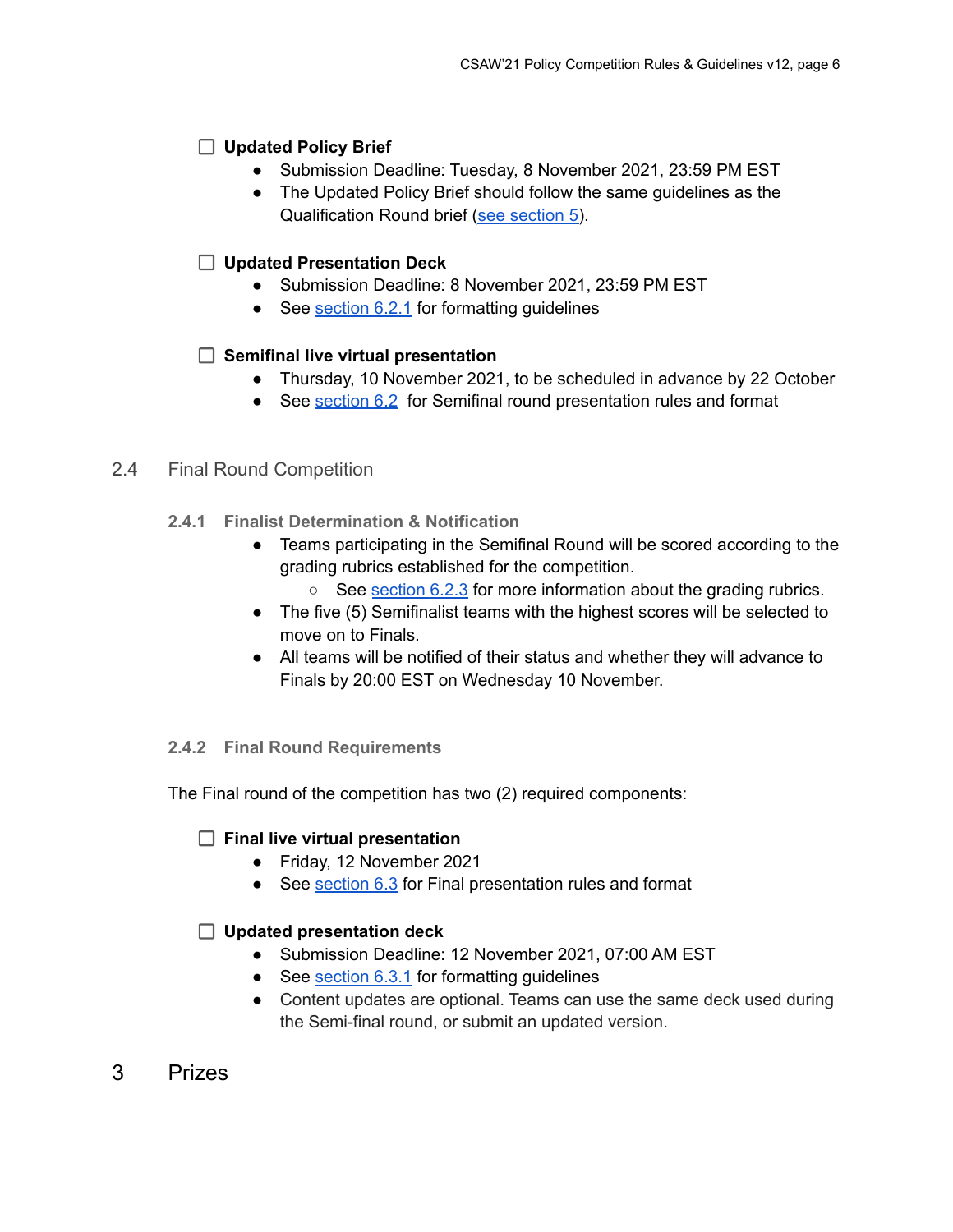Prizes will be awarded as follows, and distributed beginning in late November 2021:

First Place Team: US\$ 1,000 Second Place Team: US\$ 750 Third Place Team: US\$ 500

# <span id="page-6-0"></span>4 Disclosure of Entry Distribution

In addition to being shared with judges, policy briefs and recorded presentations may be shared with CSAW conference attendees, sponsors, or other interested parties. Winning entries may be used as examples for future competitors.

# <span id="page-6-1"></span>5 Policy Brief Guidelines

These guidelines are applicable to both the Qualification Round and Semifinal Round Policy Brief.

### <span id="page-6-2"></span>5.1 Policy Brief Overview

A policy brief is a concise summary of a particular issue and provides policy recommendations on how to best handle the problem. Its purpose is to make research findings understandable to various audiences, most frequently stakeholders and other policymakers in government. For this reason, policy briefs are generally aimed at government policymakers and those who influence or formulate policy.

# <span id="page-6-3"></span>5.2 Topics

Policy briefs must focus on cybersecurity aspects of one (1) of the following topics and sub-topics:

#### Topic 1: Ransomware

Sub-topic A: Attacks on Critical Infrastructure Sub-topic B: Payment Policies for Ransomware Attacks

#### Topic 2: Cyber Attributions Sub-topic A: Public Sector Attributions Sub-topic B: Private Sector Attributions

Background papers that outline the parameters of each topic and sub-topic will be posted on [csaw.io/policy](https://www.csaw.io/policy) on 2 September 2021. It is expected that teams will follow all instructions and parameters on the background papers to guide research and inform the contents of their policy briefs and presentations.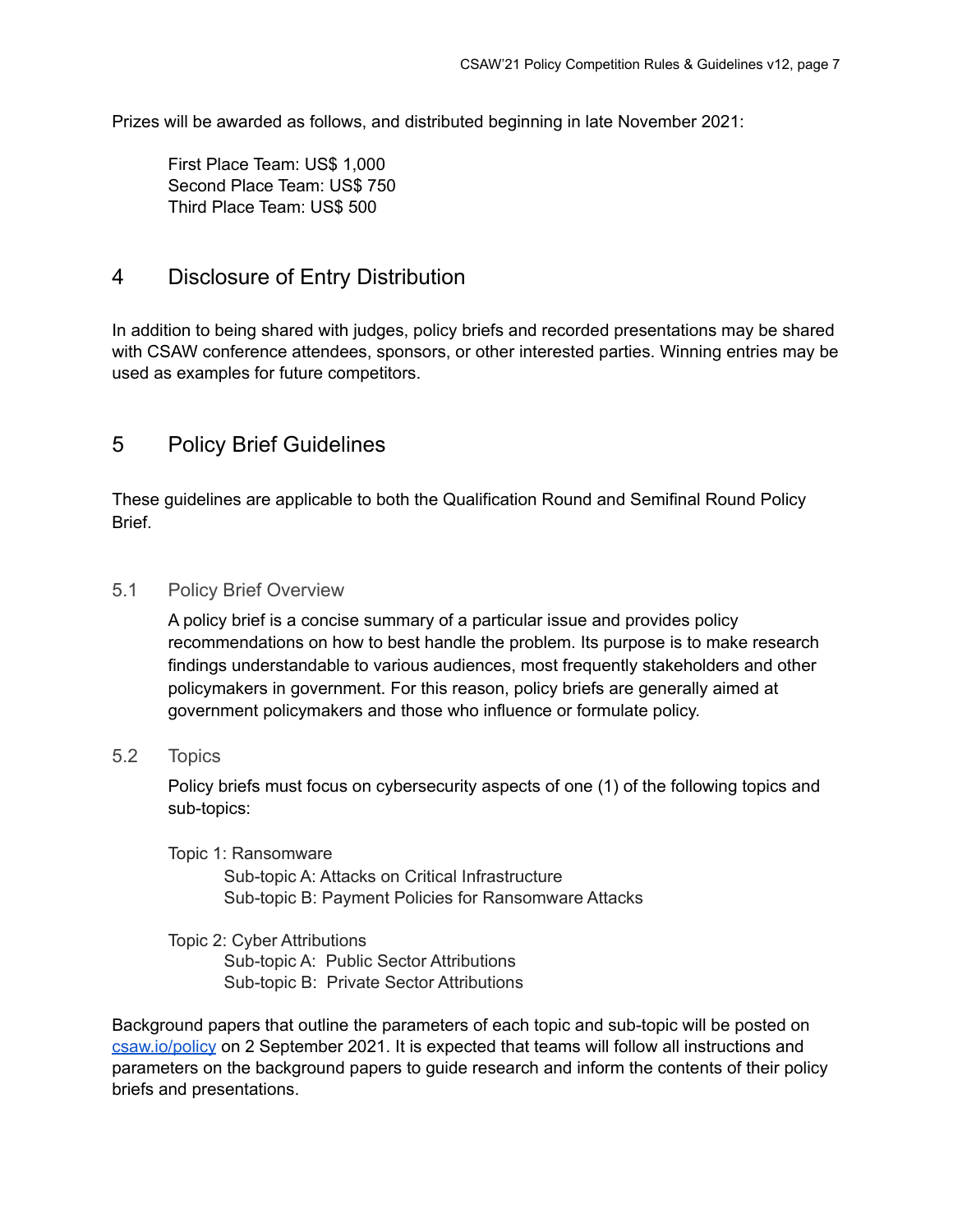#### **Clarification regarding the context of policy briefs:**

The recommendations contained within policy briefs should specifically impact the United States (US). Therefore, briefs should be addressed to US-affiliated senior decision makers, and consider legality and feasibility from a US-perspective. However, policy briefs can draw on examples from outside the US, for example, ransomware attacks that may have impacted another nation.

#### <span id="page-7-0"></span>5.3 Formatting Guidelines

- 2 pages maximum
- Arial
- Size 12-font
- Single Spaced
- 1-inch margins
- Chicago Style,  $16<sup>th</sup>$  Edition citations
- Submitted as a PDF
- <span id="page-7-1"></span>5.4 Policy Brief Organization

Please follow this guidance when organizing your policy brief.

**5.4.1 Executive Summary including header** The Executive Summary is typically one paragraph, and provides an overview of the problem and proposed policy action.

Executive Summary Header Sample:

**To:** Amb. Atul Keshap, Assistant Secretary of State for East Asian and Pacific Affairs, US Department of State **CC:** Antony Blinken, Secretary of State; David Hale, Under Secretary of State for Political Affairs, US Department of State **From:** Cybersecurity Team 1 [your Team Number] **Subject:** Policy proposals addressing territorial issues of the South China Sea

- **5.4.2 Scope of the problem**
	- Identifying audience
		- These are senior-level decision makers who can take actionable steps to your policy. Their names should be included in the header's "To" and "CC" sections.
	- Background on the issue at hand
		- Teams have the freedom to decide which aspect they would like to focus on, but must address a particular aspect of a sub-topic that is included in the background paper.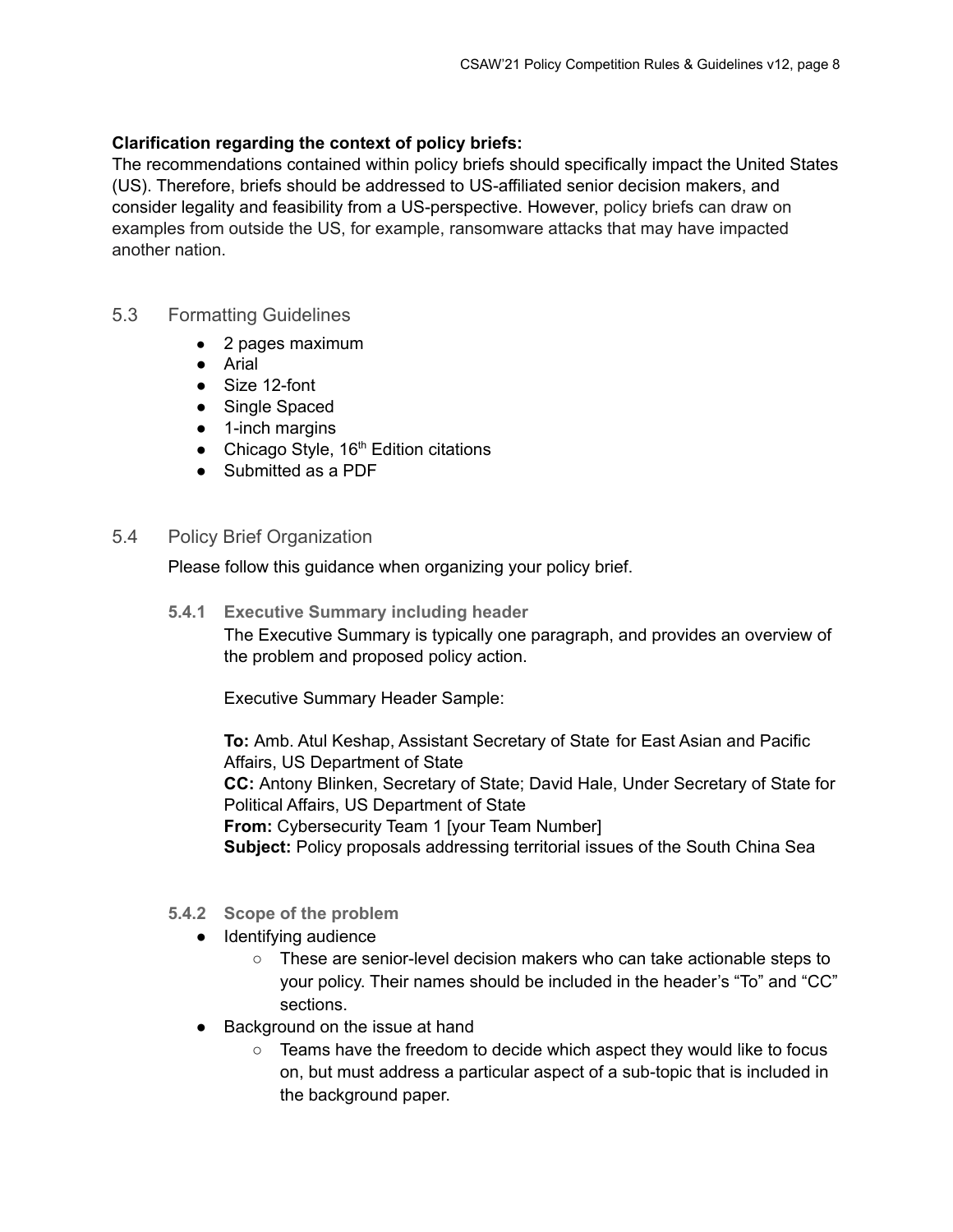- Policy briefs should clearly define the problem
- Identifying key stakeholders across national, international, private, and academic sectors
- **5.4.3 Policy Recommendations**
	- Recommendations / solutions
	- Timeline of proposal
	- Impact
	- Feasibility
		- Legal & Political
	- Potential setbacks you anticipate with your proposal
	- Funding information
	- Alternative viewpoints
	- Conclusions
- **5.4.4 Bibliography**
	- Chicago Style, 16<sup>th</sup> Edition citations
	- The bibliography will not be counted as part of your page count (2 pages maximum)
	- All sources must be credible and include a combination of media publications, trade publications, cybersecurity industry threat reports, academic publications, law reviews, etc.
	- Policy briefs usually have 7 to 10 sources to support their claims.
- <span id="page-8-0"></span>5.5 Policy Brief Rubric

The policy brief grading rubrics are linked here (updated 22 July):

[Qualification](https://docs.google.com/document/d/1PYXM1MbWMcfOAJpFnhjsuN_yKwoZeintHZsJM9s_J_U/edit?usp=sharing) Round Brief Rubric

[Semifinal](https://docs.google.com/document/d/1WZMnVR0GwpKxEnwjo6Vnep4DNORGoo92syCKrRHQNFU/edit?usp=sharing) Round Brief Rubric

### <span id="page-8-1"></span>5.6 Policy Brief Submissions

Policy Briefs should be submitted via this **[Google](https://forms.gle/2G9o9dAgFZjsdaer5) Form** using the naming convention described in [section](#page-1-3) 7. Should you have issues accessing the Google Form, which will require that someone on your team has a Google account, you may email your presentation to [csaw-policy@nyu.edu](mailto:csaw-policy@nyu.edu).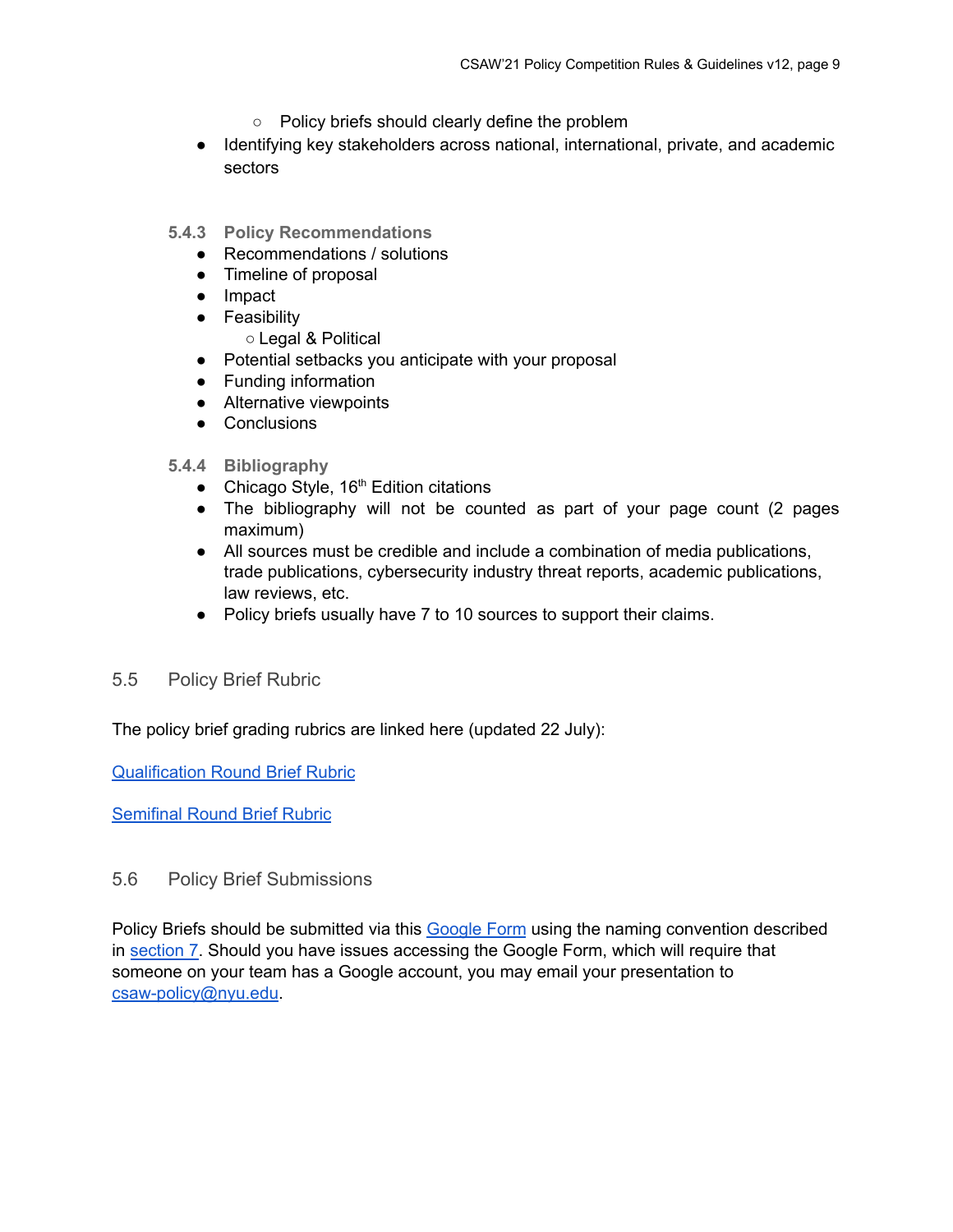# <span id="page-9-0"></span>6 Presentation Guidelines

## <span id="page-9-1"></span>6.1 Qualification Round (QR) Presentation

- **6.1.1 QR Presentation Slide Deck Submissions**
	- Presentation decks should be submitted to the Committee as a PowerPoint document
	- Other presentation formats, such as Prezi, PDFs, etc., are not permitted
	- Presentations should be submitted via this [Google](https://forms.gle/2G9o9dAgFZjsdaer5) Form using the naming convention described in [section](#page-1-3) 7. Should you have issues accessing the Google Form, which will require that someone on your team has a Google account, you may email your presentation to [csaw-policy@nyu.edu](mailto:csaw-policy@nyu.edu).
- **6.1.2 QR Presentation Format & Guidelines**
	- Each team will have 10 minutes to present to a small committee of judges.
	- This is an opportunity for teams to explain and present their policy to the Committee.
	- All team members **must be present** during the virtual presentation
	- Policy presentations should be addressed to the team's intended audience.
		- The audience is the specific senior-level decision makers who can take actionable steps to enact their policy (e.g., the US Secretary of State).
	- The presentation should complement the team's written policy brief by providing an in-depth explanation of the vision for their proposal, as well as addressing anticipated questions that may arise from reading their proposal (e.g., legal precedents or lack thereof; current political climate and how that will affect their agenda; relationship with standing institutions and existing initiatives).
	- The purpose of this component is to demonstrate the team's presentation skills, professionalism, and ability to explain a complicated issue in a simplified and direct manner within a specific and limited timeframe.
	- Following the presentation, teams will have a 5 minute question and answer period with the judges, followed by 5 minutes of verbal feedback.
- **6.1.3 QR Presentation Grading Rubric**

#### Qualification Round [Presentation](https://docs.google.com/document/d/1FGy1ELC5E4XoLv7SPzR5hn507UVzypfDwcXktmi46DA/edit?usp=sharing) Rubric

- <span id="page-9-3"></span><span id="page-9-2"></span>6.2 Semifinal (SF) Round Presentation
	- **6.2.1 SF Presentation Deck Submission**
		- Presentation decks should be submitted to the Committee as a PowerPoint document
		- Other presentation formats, such as Prezi, PDFs, etc., are not permitted
		- Presentations should be submitted via this [Google](https://forms.gle/2G9o9dAgFZjsdaer5) Form using the naming convention described in [section](#page-1-3) 7. Should you have issues accessing the Google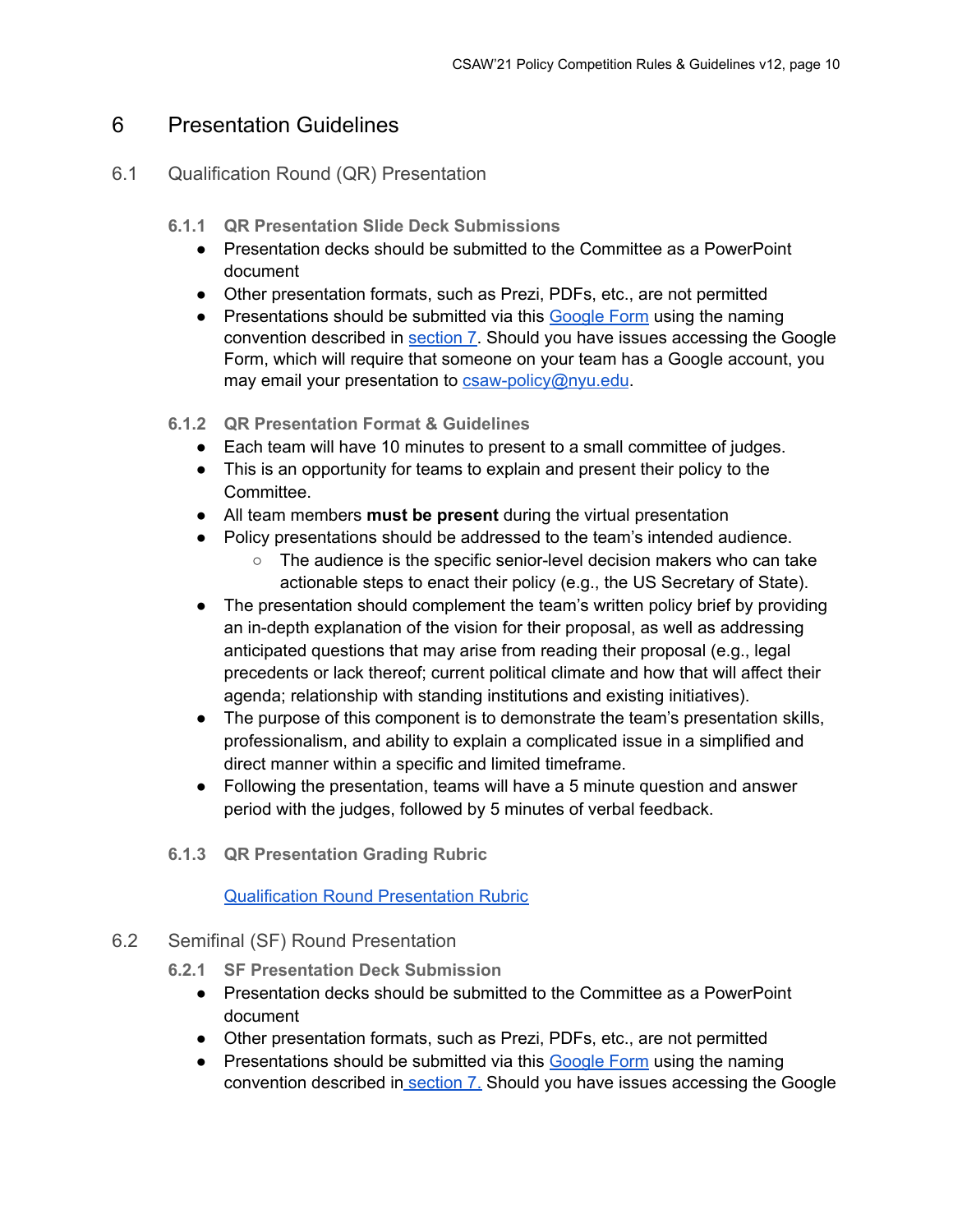Form, which will require that someone on your team has a Google account, you may email your presentation to [csaw-policy@nyu.edu](mailto:csaw-policy@nyu.edu).

- **6.2.2 SF Presentation Format & Guidelines**
	- Each team will have 10 minutes to present.
	- All team members **must be present** during the Semifinal presentation
	- Policy presentations should be addressed to the team's intended audience.
		- The audience is the specific senior-level decision makers who can take actionable steps to enact their policy (e.g., the US Secretary of State).
	- To stimulate real-world policy briefs, each team will have 5 minutes to provide their "bottom line up front" before going into the details of their proposal.
	- Following the presentation, judges will have 10 minutes for a question and answer period with each team, followed by 10 minutes of private feedback.
- <span id="page-10-1"></span>**6.2.3 SF Presentation Rubric**

Semifinal & Final Round [Presentation](https://docs.google.com/document/d/1MtE2OkZ0PDgewhwu5GIr_gxNhGZ3JMNDFJZcv5qJGdY/edit?usp=sharing) Rubric (updated 23 October 2021)

- <span id="page-10-2"></span><span id="page-10-0"></span>6.3 Final Round (FR) Presentation
	- **6.3.1 FR Presentation Deck Submission**
		- Presentation decks should be submitted to the Committee as a PowerPoint document
		- Other presentation formats, such as Prezi, PDFs, etc., are not permitted
		- Presentations should be submitted via this [Google](https://forms.gle/2G9o9dAgFZjsdaer5) Form using the naming convention described in [section](#page-1-3) 7. Should you have issues accessing the Google Form, which will require that someone on your team has a Google account, you may email your presentation to [csaw-policy@nyu.edu](mailto:csaw-policy@nyu.edu).
	- **6.3.2 FR Presentation Format**
		- Each team will have 15 minutes to present.
		- All team members **must be present** during the Final presentation
		- Policy presentations should be addressed to the team's intended audience.
			- The audience is the specific senior-level decision makers who can take actionable steps to enact their policy (e.g., the US Secretary of State).
		- Following the presentation, judges will have up to 15 minutes for a question and answer period with each team.
	- **6.3.3 FR Presentation Rubric**
		- Semifinal & Final Round [Presentation](https://docs.google.com/document/d/1MtE2OkZ0PDgewhwu5GIr_gxNhGZ3JMNDFJZcv5qJGdY/edit?usp=sharing) Rubric (updated 23 October 2021)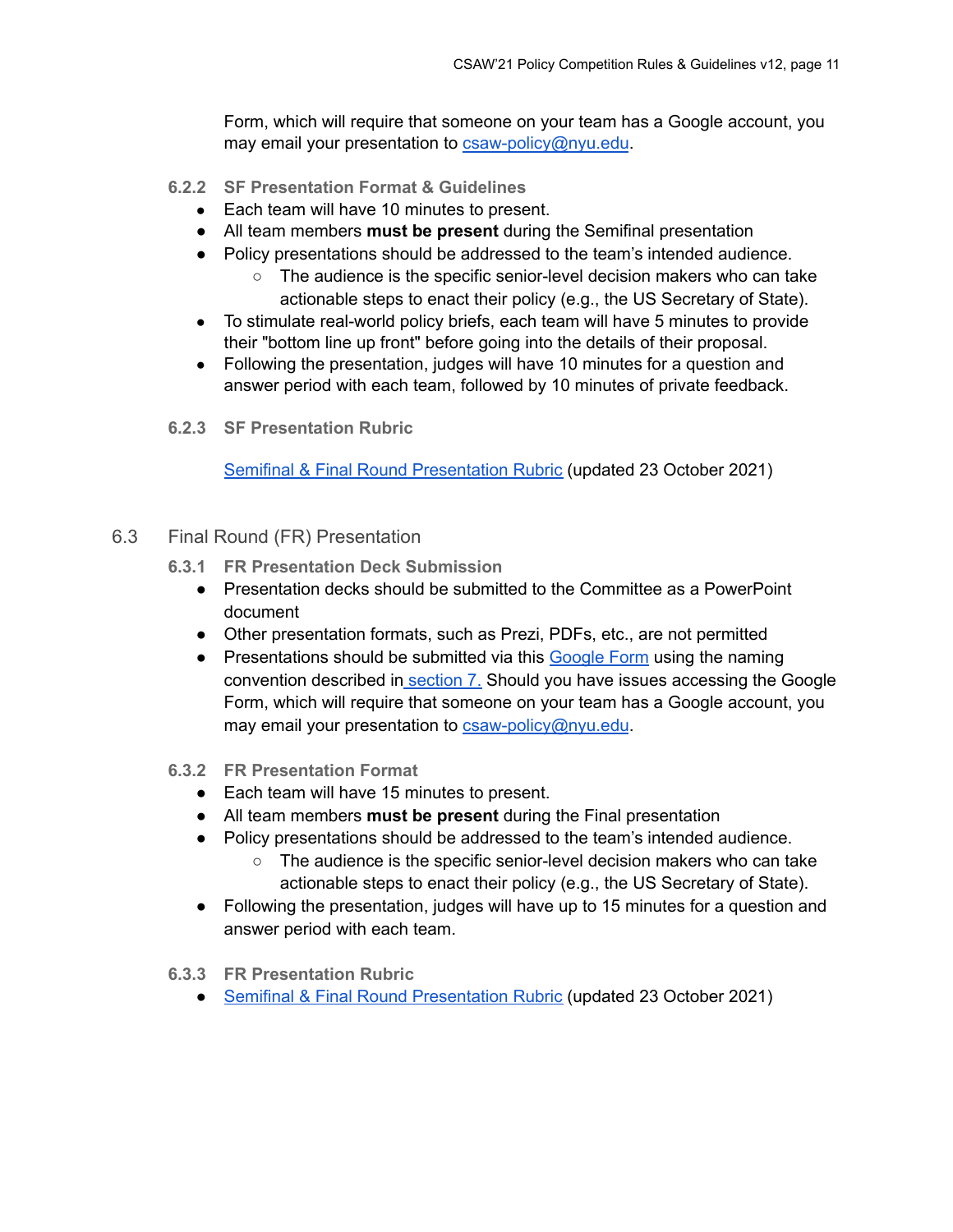# 7 Naming Conventions

To maintain anonymity during the grading process, all submission documents must be named using the following naming convention:

#### **TeamNumber\_TopicSubtopic\_CSAW21\_Brief TeamNumber\_TopicSubtopic\_CSAW21\_Deck**

#### e.g. TeamD1\_GlobalCyber NormsProductSecurity\_CSAW21\_Brief

Please do not include team member names in your submissions.

It is helpful, as well, to use your Team Number in the subject of emails sent to [csaw-policy@nyu.edu](mailto:csaw-policy@nyu.edu).

# 8 Workshops

An optional virtual Policy Writing Workshop and Policy Presentation Workshop will be held in late-September following the Registration Deadline. Workshops dates and times will be posted on <https://www.csaw.io/policy> and emailed to all registered teams.

Update: In lieu of a live workshop, teams will be invited to watch an "orientation" video that will discuss policy writing and presentation tips, followed by an opportunity to meet with organizers during live Zoom "office hours."

# 9 Use of Personal Data

Personal data (ie, name, school, email) that is collected through the registration process is accessible only by the competition organizers and is used for the following purposes:

- Reminding registrants of competition timelines, rules, and updates
- Determining and contacting finalist teams and team members
- Announcing the names of finalist and winning team members on csaw.io/policy
- Examining multi-year participation of teams and individual player
- Determining and reporting total number of teams and total estimated individual participation
- Determining and reporting demographic trends related to participation, such as what countries have the highest number of teams participating
- Sending occasional updates regarding future CSAW events

Aside from announcing finalist and winners' names, CSAW will not rent, sell, or share personal data with anyone other than the competition organizers.